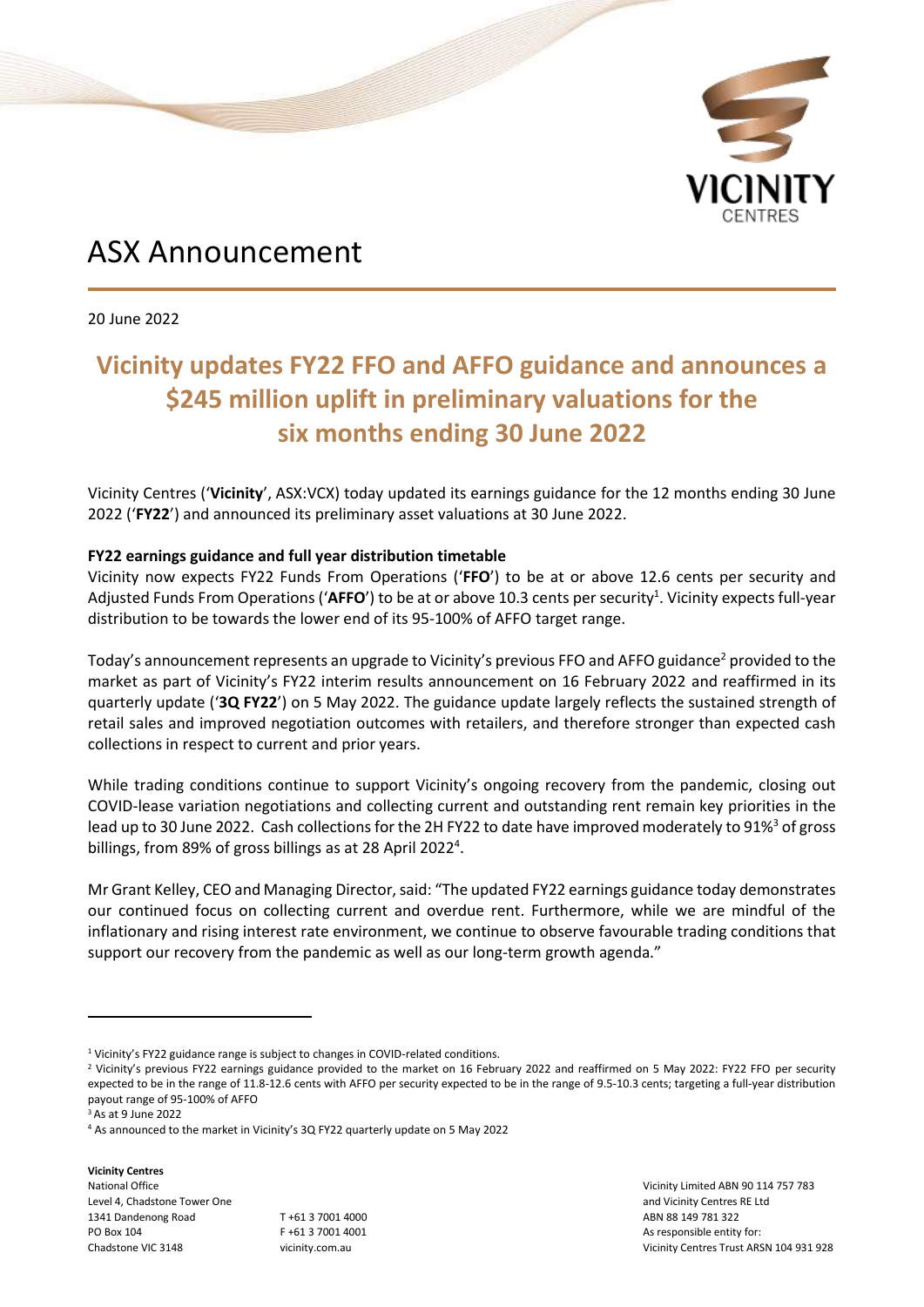

Subject to Board assessment and external conditions, Vicinity's full year distribution for the six months ending 30 June 2022 is expected to be announced together with Vicinity's FY22 annual results in accordance with the timetable below<sup>5</sup>.

*Estimated timetable for final FY22 distribution* 

| FY22 annual results and announcement of final distribution | 17 August 2022    |
|------------------------------------------------------------|-------------------|
| Full year distribution ex-date                             | 22 August 2022    |
| Full year distribution record date                         | 23 August 2022    |
| Full year distribution payment date                        | 12 September 2022 |

#### **Preliminary asset valuations at 30 June 2022**

Vicinity also announced preliminary 30 June 2022 asset valuations which indicate a \$245 million, or 1.7%, uplift in book values (representing 5.4 cents per security) for the six months to 30 June 2022 and a modest tightening of the weighted average capitalisation rate to 5.31% from 5.35%.

Mr Kelley said: "We are pleased with the increase in preliminary asset valuations, noting especially that income growth across a number of our flagship Premium, Outlet and Sub-regional centres was a dominant driver of the valuations uplift.

"Our Regional and Sub Regional assets continued to benefit from strong transactional evidence, with pricing of third-party interests in assets where Vicinity is a joint owner delivering meaningful valuation gains.

"Outlet valuations continue to grow as income growth and tightening capitalisation rates highlight the ongoing strength of our Outlet portfolio and its resilience through cycles.

"CBD asset valuations remained in line with 31 December 2021 reflecting resilient leasing activity and improving re-leasing spreads, as sophisticated retailers consolidate store networks into Premium CBD centres. With weekend visitation now at 85% of pre-COVID levels<sup>6</sup>, we maintain our view that the outlook for CBD retail is improving, and we expect these centres to return to their former vibrancy over time."

Independent valuations are being undertaken for 32 assets (56% of the portfolio by value), while the remaining 27 assets are subject to internal valuations.

Valuations at 30 June 2022 are subject to finalisation and audit and will be confirmed in Vicinity's FY22 annual results on 17 August 2022.

\* \* \*

The Board has authorised that this document be given to ASX.

#### **For further information please contact:**

**Jane Kenny**

Head of Investor Relations

T +61 3 7001 4291

E [jane.kenny@vicinity.com.au](mailto:jane.kenny@vicinity.com.au)

<sup>5</sup> Dates are indicative and subject to change.

<sup>6</sup> As at 9 June 2022